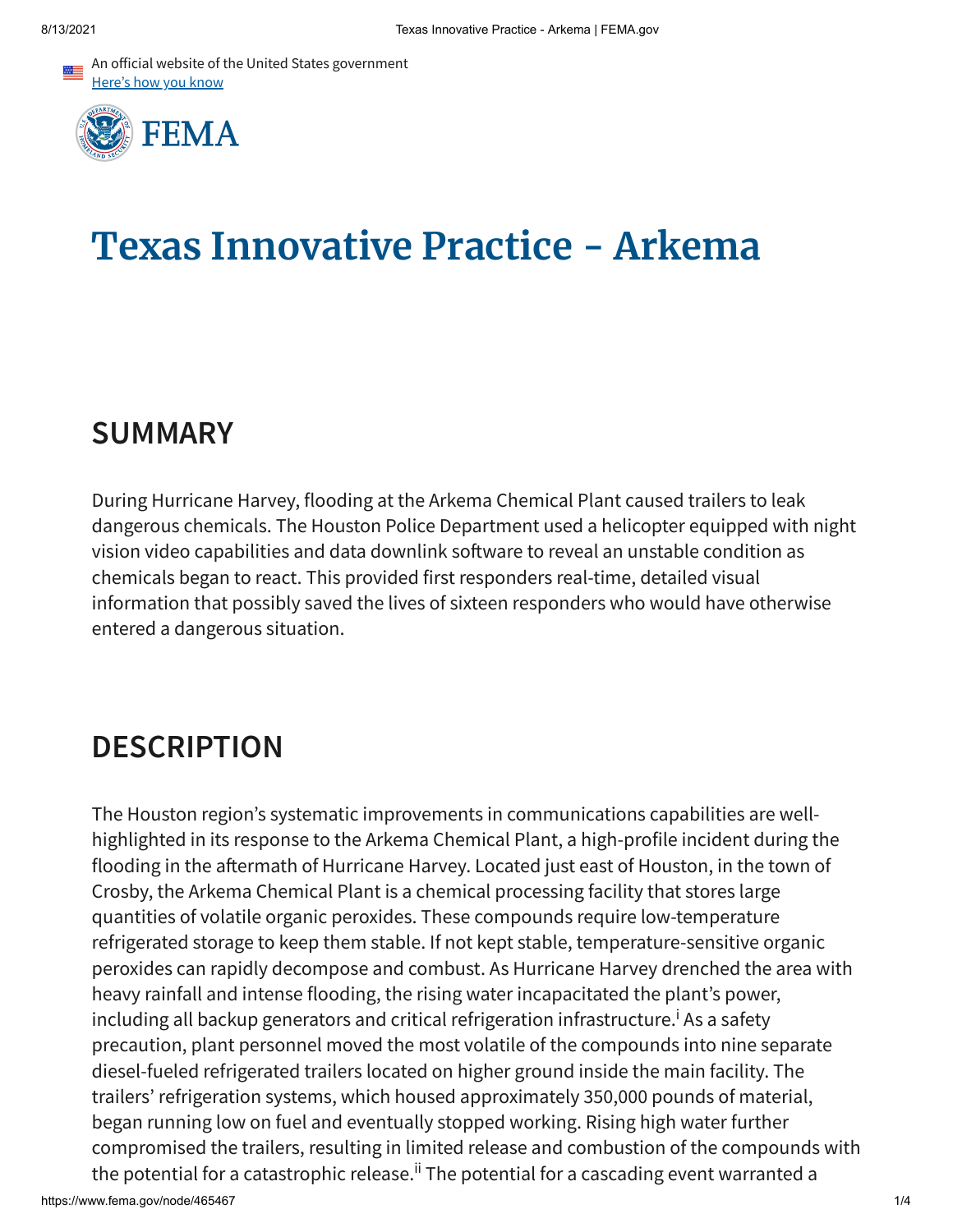complex, multi-jurisdictional response and management effort to protect the lives, property, and environmental well-being of the surrounding communities.



Responders used grant-funded HazMat suits and equipment at the Arkema Facility.

#### National Preparedness Assessment Division **Grant Effectiveness Case Studies**

Approximately 100 individuals from Federal, state, local, private, and academic partners assisted in incident operations. Specialty teams such as bomb squads, HazMat teams, and other special operation teams assisted in incident response. To coordinate operations, Unified Command relied on the joint Harris County-Houston radio network, funneled specifically through the Crosby tower site near the scene. This site, which was damaged by Hurricane Harvey and quickly repaired in the days preceding the chemical plant incident, was integral for communication during response operations. Network engineers and response officials stressed that without the capabilities that this communication network provided through the Crosby tower site, communication would have been nearly impossible for response operators. Additionally, responders used a Harris County response boat funded by \$48,750 in FY 2006 BZPP funds to remove the 11 ride-out personnel that remained inside the plant. Responders also used one Houston Police helicopter, which was purchased with local funds. Incident managers used this helicopter to monitor the trailers as response teams planned the response operation. The helicopter was equipped with grant-funded night vision and downlink software, funded with \$575,000 in UASI funds, allowed for real-time monitoring of ground conditions.

Officials developed and implemented an incident response plan and pulled together the necessary teams and resources within four hours. Because of ground contamination and flammability concerns, responders could not use robots or drones for entry. Rather, response officials had to send responders wearing grant-funded HazMat suits into the plant to deploy initiation devices for a controlled combustion of the chemicals inside the six remaining trailers that had not already burned. Due to imminent danger, officials had to move quickly to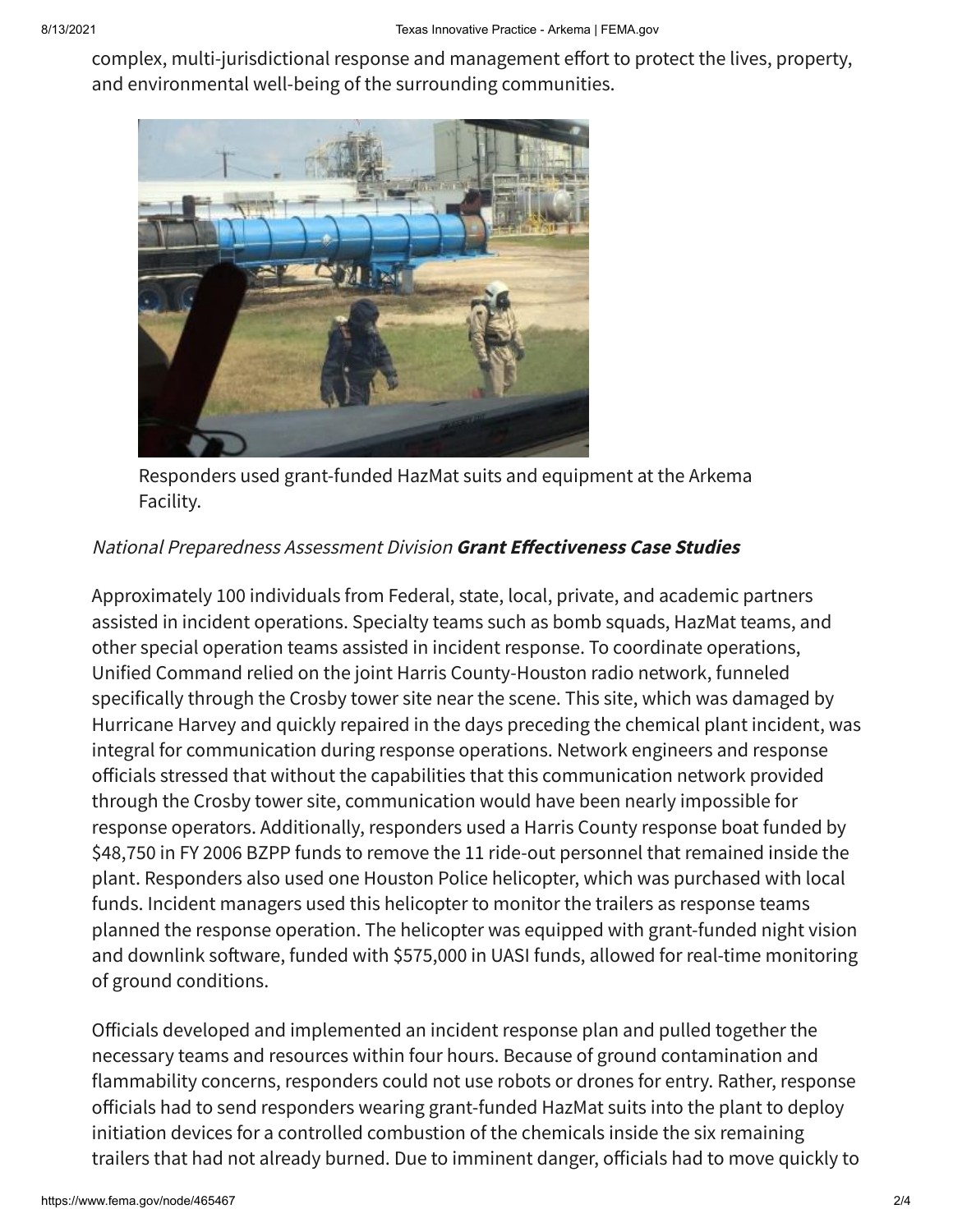stabilize the scene. Previous investments in preparedness, planning, teams, equipment, and training made this rapid process feasible. Without these vital investments, a quick response would not have been possible as local responders would have had to wait for outside resources to respond.

Just as the operation was to be executed, real-time video feeds from the helicopter revealed that chemicals in one trailer had begun to react, creating an unstable and life-threatening situation for the responders about to enter the site. Using the video capability, Unified Command decided to delay the operation until conditions were once again stabilized. This critical capability helped Unified Command conduct a rapid risk assessment, preventing the team from entering a deadly environment and potentially saving the lives of 16 responders.

Operations officials from this incident emphasized the parallels between this incident and terrorism-related incidents, both of which evolve and deteriorate rapidly, requiring continuous adaptation in high-risk, hazardous conditions. Access to the special response teams and technology that Houston and Harris County had already invested in, trained, and exercised permitted the development of a plan and its execution within four hours. Aerial resources increased situational awareness and allowed decision makers on the ground to adapt quickly and efficiently in a dynamic threat environment, ultimately saving lives. Without the prevention and protection capabilities—funded by SHSP, UASI, and local funds the responders on this incident would not have been properly equipped, trained, or exercised to safely manage this incident.

UASI-funded resources at Arkema included: two HazMat teams, two bomb squads, a weather station, a Mobile Command Center, decontamination equipment, one law

National Preparedness Assessment Division **Grant Effectiveness Case Studies**

### **REFERENCES**

FEMA, National Preparedness Assessment Division. Stakeholder Interviews with representatives from Texas. September 2018.

<sup>i</sup> <https://www.csb.gov/arkema-inc-chemical-plant-fire-/>

ii <https://www.csb.gov/arkema-inc-chemical-plant-fire-/>

#### **Tags:**

**[Region](https://www.fema.gov/content?type=All&field_related_locations_target_id=49207) 6 • [Texas](https://www.fema.gov/content?type=All&field_related_locations_target_id=49311) • [Preparedness](https://www.fema.gov/content?type=All&field_keywords_target_id=49909) • [Innovative](https://www.fema.gov/content?type=All&field_keywords_target_id=50658) Practice Paper • [Fire](https://www.fema.gov/content?type=All&field_keywords_target_id=49446)** 

Last updated February 11, 2021